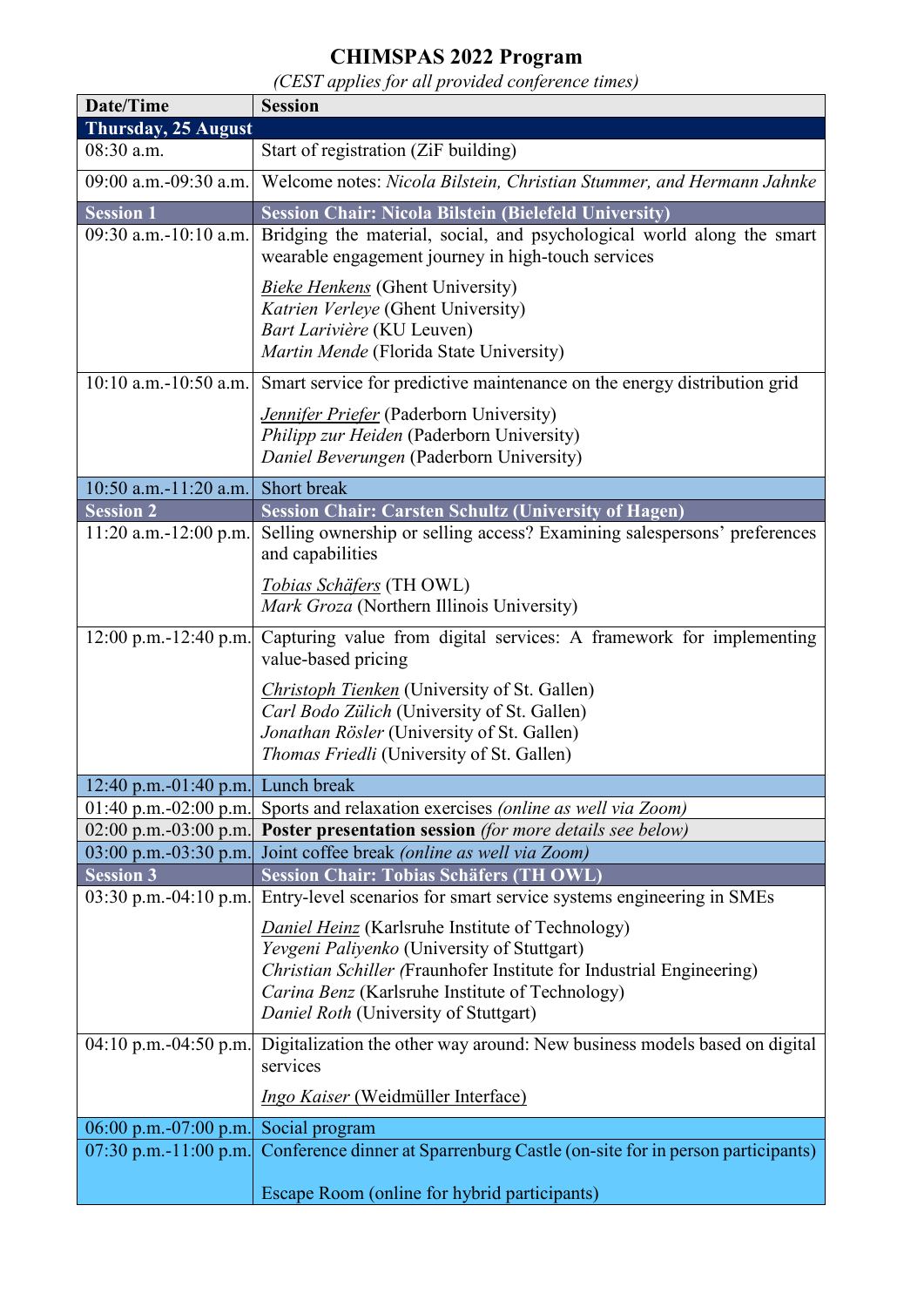| Date/Time                         | <b>Session</b>                                                                                                                                                                                                                 |
|-----------------------------------|--------------------------------------------------------------------------------------------------------------------------------------------------------------------------------------------------------------------------------|
| Friday, 26 August                 |                                                                                                                                                                                                                                |
| 08:50 a.m.-09:00 a.m.             | Get started                                                                                                                                                                                                                    |
| <b>Session 1</b>                  | <b>Session Chair: Christian Stummer (Bielefeld University)</b>                                                                                                                                                                 |
| 09:00 a.m.-09:40 a.m.             | Consumers' desire to use AR apps: The role of positive emotions                                                                                                                                                                |
|                                   | <b>Sonjaya Gaur</b> (New York University)<br>Pei-Shan Soon (Sunway College)                                                                                                                                                    |
| 09:40 a.m.-10:20 a.m.             | Trust at first talk: The role of delight and trustworthiness in voice-assisted<br>smart service encounters                                                                                                                     |
|                                   | <b>Timna Bressgott</b> (Maastricht University)<br>Jonas Föhr (University of Bayreuth)<br>Dominik Mahr (Maastricht University)<br>Claas Christian Germelmann (University of Bayreuth)<br>Martin Wetzels (EDHEC Business School) |
| 10:20 a.m.-10:50 a.m. Short break |                                                                                                                                                                                                                                |
| <b>Session 2</b>                  | <b>Session Chair: Jonas Föhr (University of Bayreuth)</b>                                                                                                                                                                      |
| $10:50$ a.m.-11:30 a.m.           | Traveling in the post-COVID era: The role of intelligent technologies in<br>enhancing travelers' service experience                                                                                                            |
|                                   | Heiko Holz (RWTH Aachen University)<br>Stefanie Paluch (RWTH Aachen University)                                                                                                                                                |
| 11:30 a.m.-12:10 p.m.             | A practice theory integration of industrial ecology and logistics for ports<br>innovation transition                                                                                                                           |
|                                   | <b>Adriana Saraceni</b> (University of Maastricht)                                                                                                                                                                             |
|                                   | Lieven Quintens (University of Maastricht)                                                                                                                                                                                     |
| 12:10 p.m.-01:10 p.m. Lunch break |                                                                                                                                                                                                                                |
| 01:10 p.m.-01:30 p.m.             | Sports and relaxation exercises (online as well via Zoom)                                                                                                                                                                      |
| 01:30 p.m.-01:50 p.m.             | Joint coffee break (online as well via Zoom)                                                                                                                                                                                   |
| <b>Session 3</b>                  | <b>Session Chair: Daniel Beverungen (Paderborn University)</b>                                                                                                                                                                 |
| $01:50$ p.m.- $02:30$ p.m.        | Smart service co-creation: Understanding how the smartness of smart<br>services impacts customer's activities                                                                                                                  |
|                                   | <b>Stefan Dyck</b> (University of Hagen)                                                                                                                                                                                       |
|                                   | $02:30$ p.m. $-03:10$ p.m. How product characteristics shape the perception of product smartness                                                                                                                               |
|                                   | <b>Antje Fricke</b> (Technical University of Braunschweig)                                                                                                                                                                     |
|                                   | Nadine Pieper (Technical University of Braunschweig)                                                                                                                                                                           |
|                                   | David M. Woisetschläger (Technical University of Braunschweig)                                                                                                                                                                 |
|                                   | 03:10 p.m.-03:45 p.m. Closing (including award presentation)                                                                                                                                                                   |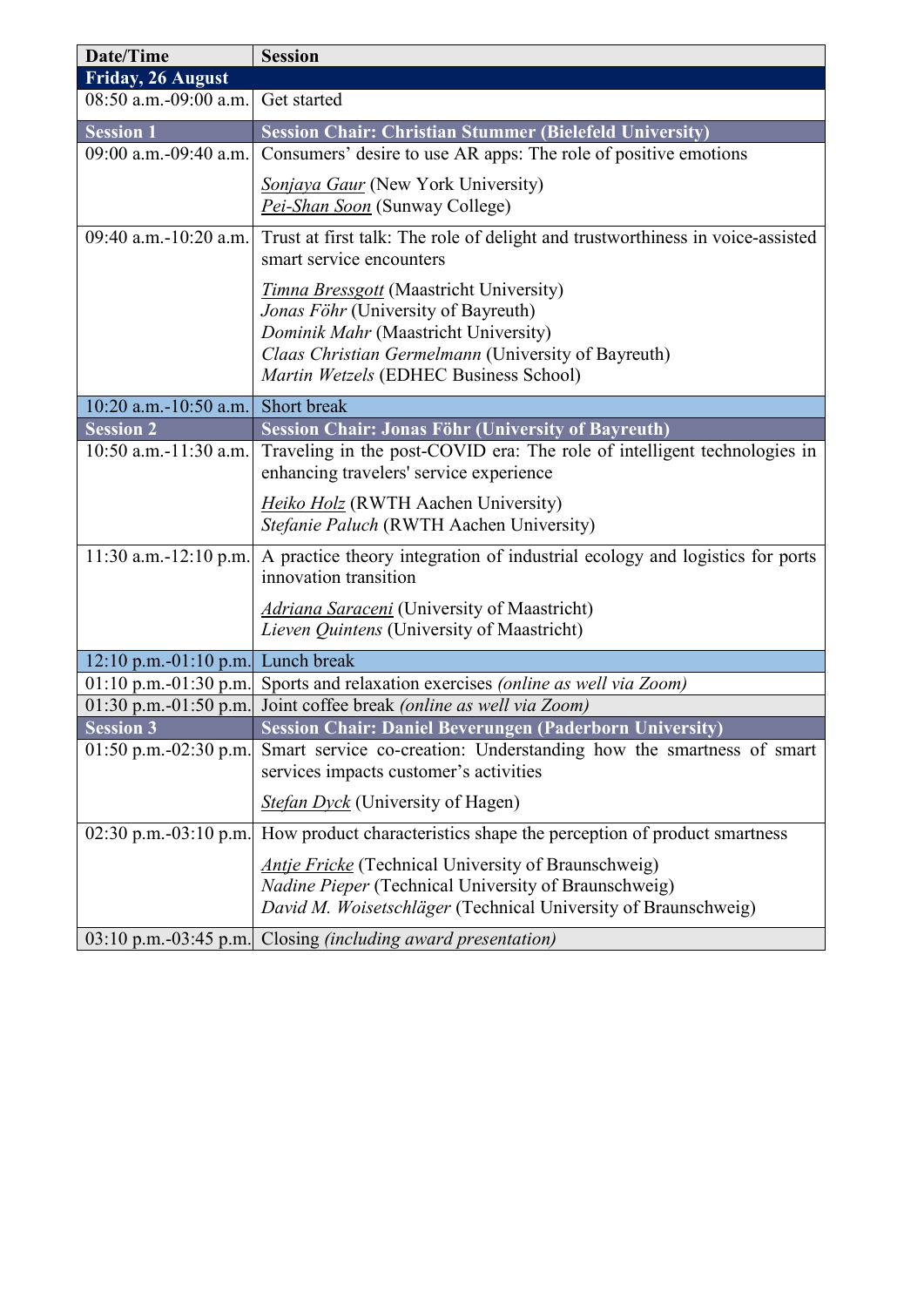*The poster presentation session will take place on Thursday from 2:00-3:00 pm. In this time you will have the chance to view as many poster as possible and ask questions. Afterwards, a best poster award will be rewarded.*

| <b>Poster session</b> |                                                                                                                                                                                                                               |
|-----------------------|-------------------------------------------------------------------------------------------------------------------------------------------------------------------------------------------------------------------------------|
| No.1                  | A roadmap for future research on automation and robotization in last mile delivery                                                                                                                                            |
|                       | <b>Adriana Saraceni</b> (University of Maastricht)<br>Rozali Oleko (University of Maastricht)<br>Lisi Guan (University of Maastricht)<br>Grant Davis (University of Maastricht)<br>Lieven Quintens (University of Maastricht) |
| No. 2                 | Practices and barriers of service portfolio management in mechanical engineering                                                                                                                                              |
|                       | Mark Hoebertz (Ruhr-University Bochum)<br>Jens Pöppelbuß (Ruhr-University Bochum)                                                                                                                                             |
| No. 3                 | Consumer acceptance of online grocery shopping: A replication and extension                                                                                                                                                   |
|                       | <b>Getrud Schmitz</b> (University of Duisburg-Essen)<br>Stephanie Engelmann (University of Duisburg-Essen)<br>Jennifer Hendricks (University of Duisburg-Essen)                                                               |
| No. 4                 | Automation in last mile delivery : A flexible cost analysis                                                                                                                                                                   |
|                       | <b>Adriana Saraceni</b> (University of Maastricht)<br>Adarsh Bagaria (University of Maastricht)                                                                                                                               |
| No. 5                 | Smart products as hidden drivers for business model innovation and transformation                                                                                                                                             |
|                       | Philipp Hansmeier (Paderborn University)<br>Christian Bartelheimer (Paderborn University)                                                                                                                                     |
| No. $6$               | Blaming the butler? Consumer responses to service failures of smart voice-interaction<br>technologies                                                                                                                         |
|                       | <b>Timo Koch</b> (University of Bayreuth)<br>Jonas Föhr (University of Bayreuth)<br>Claas Christian Germelmann (University of Bayreuth)                                                                                       |
| No. 7                 | The role of technology affinity and data privacy in the acceptance of cashierless systems<br>in stationary retailing                                                                                                          |
|                       | Carsten Schultz (University of Hagen)<br>Friederike Paetz (Clausthal University of Technology)                                                                                                                                |
| No. 8                 | Constituting comfortable intelligent service experiences via augmented reality                                                                                                                                                |
|                       | <i>Tseng-Lung Huang</i> (National Pingtung University)<br>Hsin-Yu Chen (National Pingtung University)<br>Yi-Jyun Cai (National Pingtung University)<br>Tong-Sin Hong (National Pingtung University)                           |
| No. 9                 | Artificial intelligence and perils of hyper-personalisation                                                                                                                                                                   |
|                       | <b>Prabirendra Chatterjee</b> (Cardiff University)                                                                                                                                                                            |
| No. 10                | Consumers' continuance intention for mobile wallet usage                                                                                                                                                                      |
|                       | Sanjaya Gaur (New York University)<br>Rachel Louis Vincent (Monash University)                                                                                                                                                |